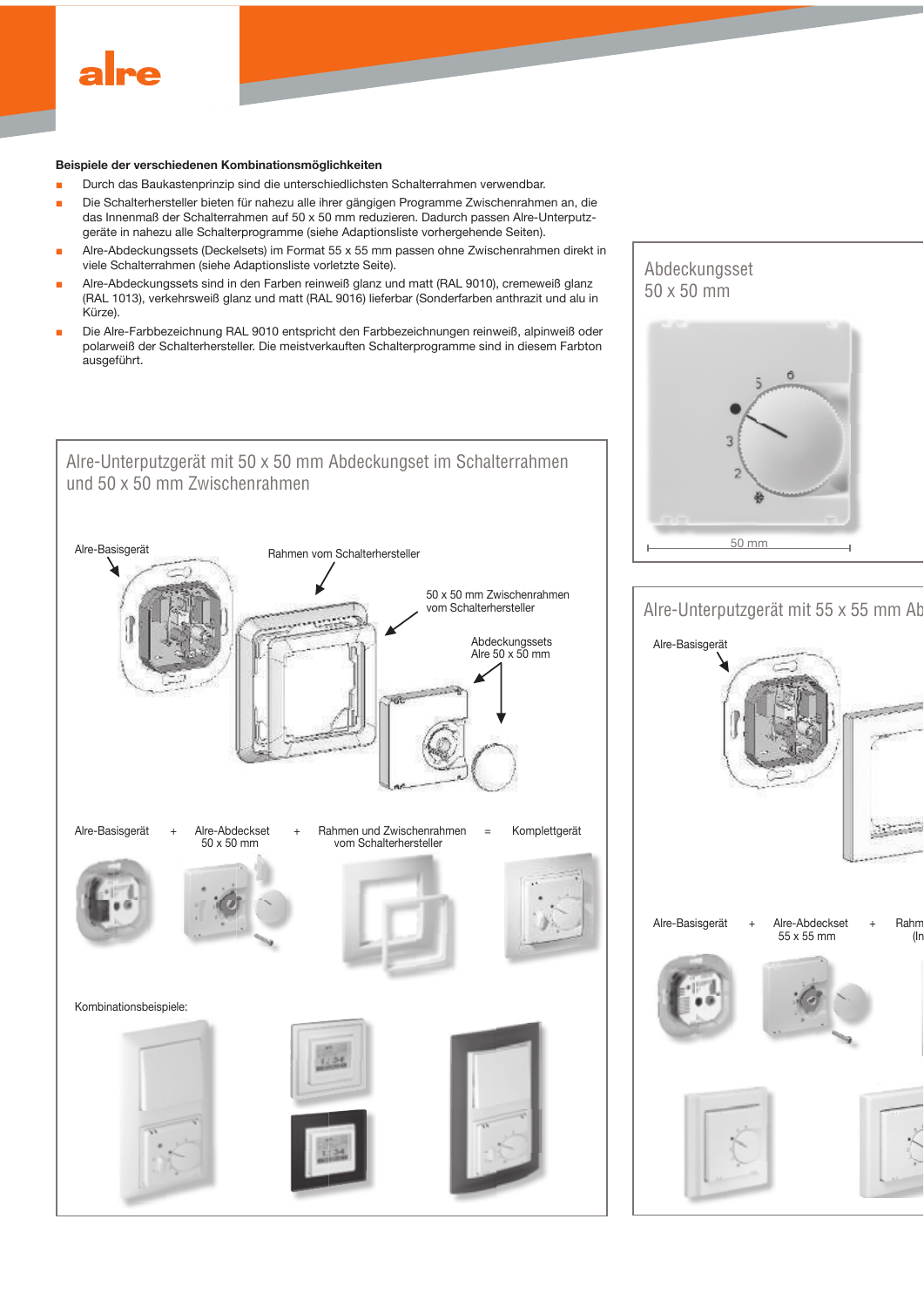- Die Alre-Farbbezeichnung RAL 1013 entspricht den Farbbezeichnungen weiß, cremeweiß, perl-÷ weiß oder elfenbeinweiß der Schalterhersteller.
- Die Alre-Farbbezeichnung RAL 9016 entspricht den Farbbezeichnungen studioweiß, aktivweiß oder arctic der Schalterhersteller.
- Durch die Ausführungen in 3 Farben und 2 verschiedenen Oberflächen passen unsere Geräte optimal zu Ihrem favorisierten Schaltersystem.
- Die Schalterprogramme, in die unsere Unterputzgeräte passen, wurden für Sie in einer Liste ٠ erfasst. Dieser Liste können Sie auch die Bestellnummer der 50 x 50 mm Zwischenrahmen der Schalterhersteller entnehmen.
- Für UP-Geräte von alre müssen alre-Deckelsets verwendet werden (die Original-Deckel der Schalterhersteller können nicht verwendet werden).





6

Abdeckungsset

 $55 \times 55$  mm

## **Abdeckungset im Schalterrahmen**

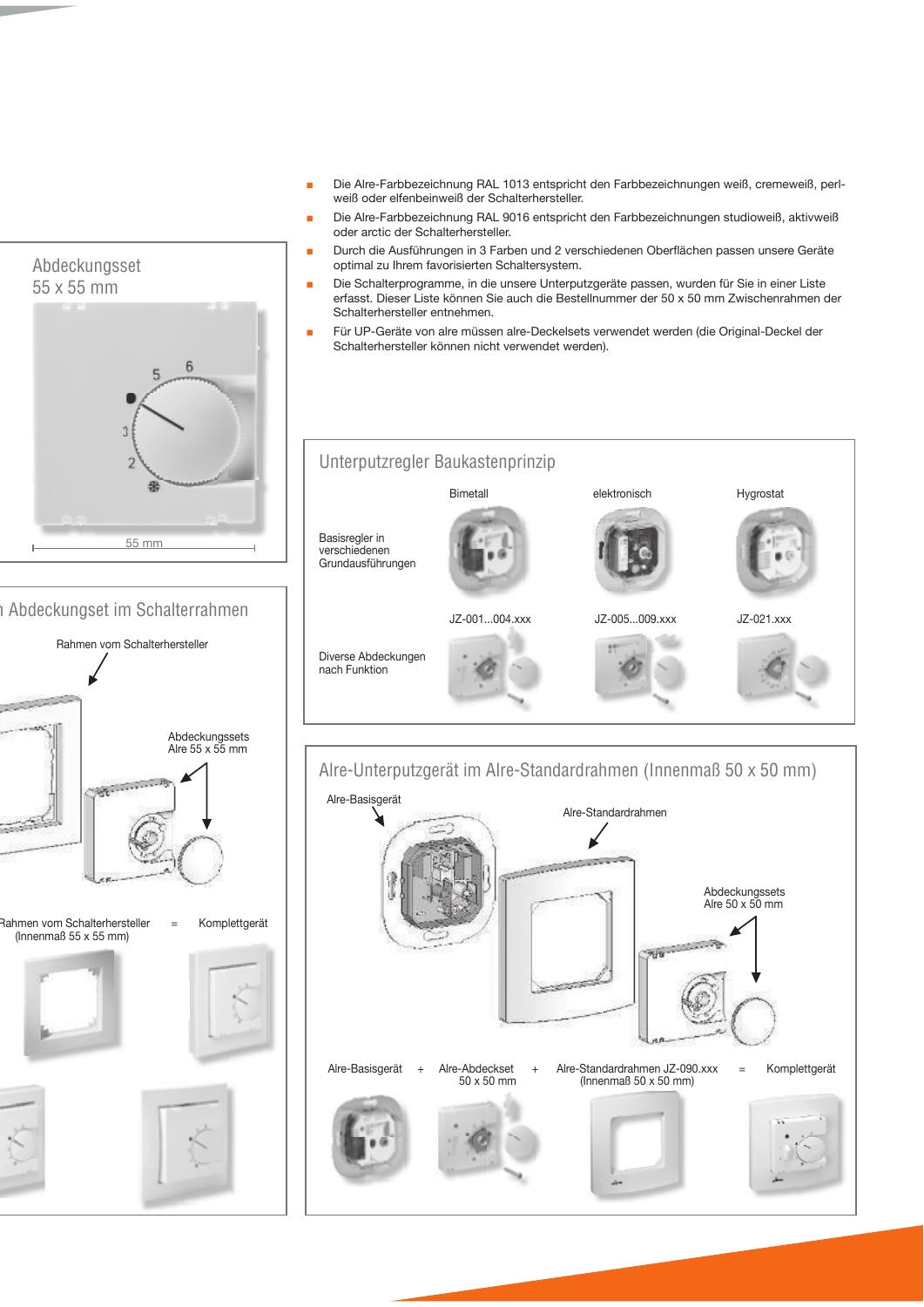## Intelligente Lösungen für intelligente Gebäude



Integrationsbeispiele

| integrationspeispiele<br>FTR in S.1<br>FTR in B.3 | $FTR$ in $B.7$                     | FTR in K.1<br>FTR in Arsys                                    | FTR 101.000#00<br>FTR 101.002#00<br>FTR 101.010#00<br>FTR 101.086#00<br>FTR 101.202#00<br>FTR 101.210#00 | FTR 101.062#00<br>FTR 101.262#00<br>(Schalter EIN / AUS,<br>LED) |
|---------------------------------------------------|------------------------------------|---------------------------------------------------------------|----------------------------------------------------------------------------------------------------------|------------------------------------------------------------------|
| Programm<br><b>Berker</b>                         | Farbe (RAL) /<br><b>Oberfläche</b> | <b>Zwischenrahmen</b><br>50 x 50 *                            | <b>Deckelset alre</b>                                                                                    | <b>Deckelset alre</b>                                            |
| S.1 / B.3 / B.7                                   | polarweiß<br>(RAL 9010) glanz      | nicht erforderlich                                            | JZ-001.100 (55x55 glanz)                                                                                 | JZ-002.100 (55x55 glanz)                                         |
| S.1 / B.3 / B.7                                   | polarweiß<br>(RAL 9010) matt       | nicht erforderlich                                            | JZ-001.101 (55x55 matt)                                                                                  | JZ-002.101 (55x55 matt)                                          |
| <b>Arsys</b>                                      | polarweiß<br>(RAL 9010) glanz      | 1108 01 69                                                    | JZ-001.000 (50x50 glanz)                                                                                 | JZ-002.000 (50x50 glanz)                                         |
| Q. 1/Q. 3                                         | polarweiß<br>(RAL 9010) samt       | 1109 60 79                                                    | JZ-001.001 (50x50 matt)                                                                                  | JZ-002.001 (50x50 matt)                                          |
| K.1                                               | polarweiß<br>(RAL 9010) glanz      | 1108 71 09                                                    | JZ-001.000 (50x50 glanz)                                                                                 | JZ-002.000 (50x50 glanz)                                         |
| S.1                                               | weiß<br>(RAL 1013) glanz           | nicht erforderlich                                            | JZ-001.110 (55x55 glanz)                                                                                 | JZ-002.110 (55x55 glanz)                                         |
| <b>Arsys</b>                                      | weiß<br>(RAL 1013) glanz           | 1108 01 02                                                    | JZ-001.010 (50x50 glanz)                                                                                 | JZ-002.010 (50x50 glanz)                                         |
| Integrationsbeispiele                             |                                    | *) vom Schalterhersteller bzw. Elektrogroßhandel zu bestellen |                                                                                                          |                                                                  |



FTR... in 1-M FTR... in

**Programm Merten** 

1-M, Atelier-M / M-Smart, M-Pure, M-Plan, M-Creativ

1-M, Atelier-M / **M-Smart, M-Pure, M-Plan, M-Creativ** 

**1-M. Atelier-M/** M-Smart, M-Pure, M-Plan, M-Creativ

**System Fläche: Artec, Antik** 

1-M, Atelier-M / **M-Smart, M-Pure, M-Plan, M-Creativ** 

**System Fläche: Artec, Antik** 

M-Smart

| Artec | FTR in A |  |
|-------|----------|--|
|       |          |  |

| FTR in M-Plan FTR in Artec<br>FTR in Antik |                                    |                          |                          |  |  |
|--------------------------------------------|------------------------------------|--------------------------|--------------------------|--|--|
| Farbe (RAL) /<br>Oberfläche                | <b>Zwischenrahmen</b><br>50 x 50 * | <b>Deckelset alre</b>    | <b>Deckelset alre</b>    |  |  |
| polarweiß<br>(RAL 9010) glanz              | nicht erforderlich                 | JZ-001.100 (55x55 glanz) | JZ-002.100 (55x55 glanz) |  |  |
| polarweiß<br>(RAL 9010) matt               | nicht erforderlich                 | JZ-001.101 (55x55 matt)  | JZ-002.101 (55x55 matt)  |  |  |
| aktivweiß<br>(RAL 9016) glanz              | nicht erforderlich                 | JZ-001.120 (55x55 glanz) | JZ-002.120 (55x55 glanz) |  |  |
| polarweiß<br>(RAL 9010) glanz              | 5160 99                            | JZ-001.000 (50x50 glanz) | JZ-002.000 (50x50 glanz) |  |  |
| weiß<br>(RAL 1013) glanz                   | nicht erforderlich                 | JZ-001.110 (55x55 glanz) | JZ-002.110 (55x55 glanz) |  |  |
| weiß<br>(RAL 1013) glanz                   | 516094                             | JZ-001.010 (50x50 glanz) | JZ-002.010 (50x50 glanz) |  |  |

\*) vom Schalterhersteller bzw. Elektrogroßhandel zu bestellen

Hinweis: Merten Zentralplatte kann bei alre FTR nicht verwendet werden.

Produktfinder Deckelsets alre für **Schalterprogramme von BERKER** 

Produktfinder Deckelsets alre für<br>Schalterprogramme von BERKER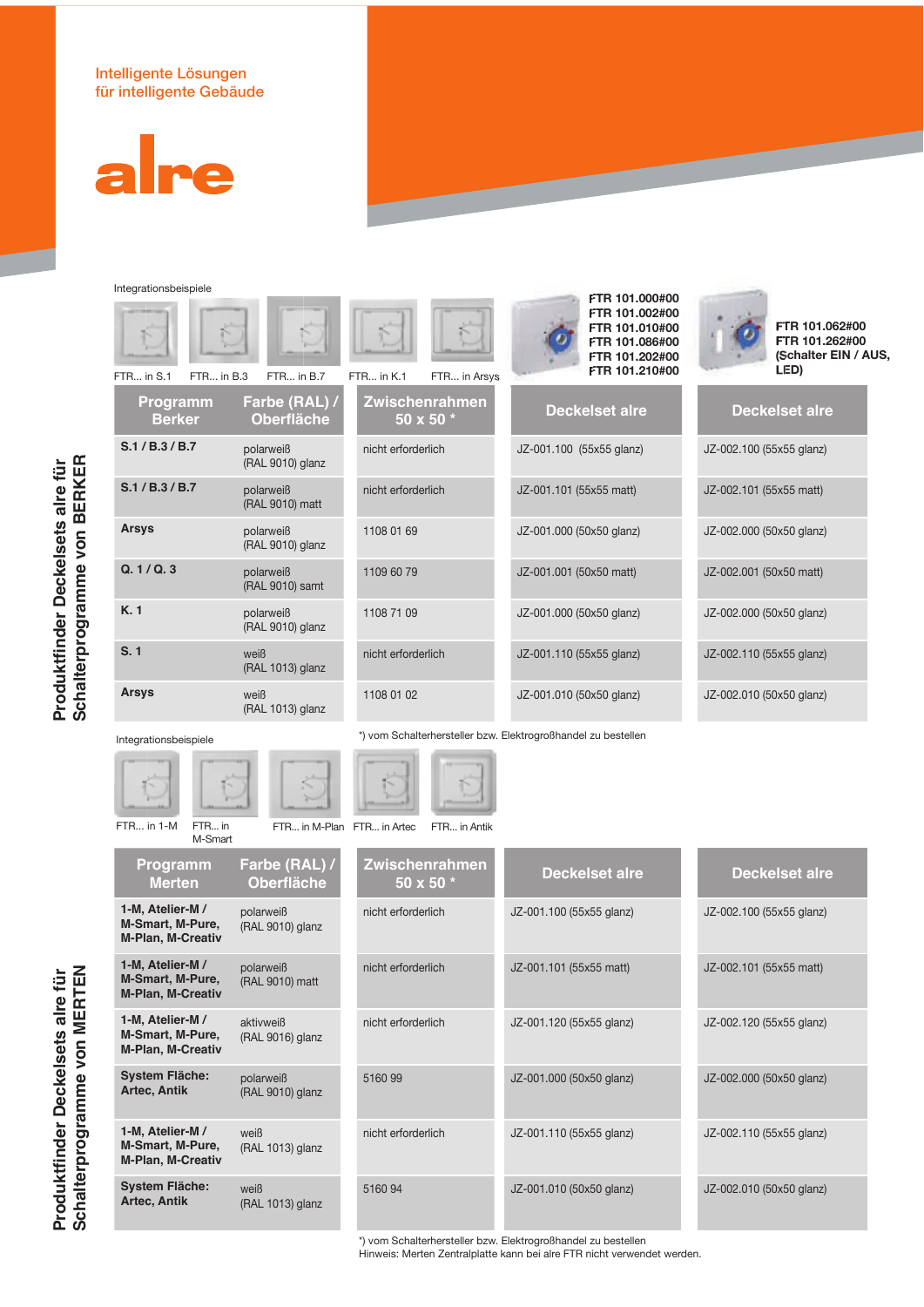## Intelligente Lösungen für intelligente Gebäude



Integrationsbeispiele

| FTR in<br>AS 500 | FTR in<br>A 500     | FTR in<br>A plus                 |
|------------------|---------------------|----------------------------------|
|                  | Programm<br>Jung    | <b>Farbe (RAL)</b><br>Oberfläche |
| AS 500 / A 500 / | A creation / A plus | alpinweiß<br>(RAL 9010) glanz    |
| CD 500 / CD plus |                     | alpinweiß<br>(RAL 9010) glanz    |
| /LS plus         | LS 990 / LS design  | alpinweiß<br>(RAL 9010) glanz    |
| <b>AS 500</b>    |                     | weiß<br>(RAL 1013) glanz         |
| CD 500 / CD plus |                     | weiß<br>(RAL 1013) glanz         |
| /LS plus         | LS 990 / LS design  | weiß<br>(RAL 1013) glanz         |



CD 590 Z WW

LS 961 Z WW \*\*

nicht erforderlich

590 Z

LS 961 Z\*\*



| <b>FTR 10</b> |
|---------------|
| <b>FTR 10</b> |
| <b>FTR 10</b> |
| <b>FTR 10</b> |
| <b>FTR 10</b> |
| <b>FTR 10</b> |
|               |
|               |



FTR 101.062#00 FTR 101.262#00 (Schalter EIN / AUS. LED)

| <b>Deckelset alre</b>    | <b>Deckelset alre</b>    |
|--------------------------|--------------------------|
| JZ-001.100 (55x55 glanz) | JZ-002.100 (55x55 glanz) |
| JZ-001.000 (50x50 glanz) | JZ-002.000 (50x50 glanz) |
| JZ-001.000 (50x50 glanz) | JZ-002.000 (50x50 glanz) |
| JZ-001.110 (55x55 glanz) | JZ-002.110 (55x55 glanz) |
| JZ-001.010 (50x50 glanz) | JZ-002.010 (50x50 glanz) |
| JZ-001.010 (50x50 glanz) | JZ-002.010 (50x50 glanz) |

\*) vom Schalterhersteller bzw. Elektrogroßhandel zu bestellen<br>\*\*) für Jung Serie LS gibt es auch Zwischenrahmen 55x55 (bei Verwendung von alre Deckels

### Integrationsbeispiele

FTR... in Star

Produktfinder Deckelsets alre für<br>Schalterprogramme von GIRA

| $-0.00000$ |               |                                             |  |
|------------|---------------|---------------------------------------------|--|
|            |               |                                             |  |
| FTR in E2  |               | FTR in Event FTR in Flächen-FTF<br>schalter |  |
| nm Gira    | Farbe (RAL) / | <b>Zwischenral</b>                          |  |

| Event FTR in Flächen-FTR in E22<br>schalter |  |
|---------------------------------------------|--|
|                                             |  |

| Standard 55                                         |                                    | schalter                             |                          |                          |
|-----------------------------------------------------|------------------------------------|--------------------------------------|--------------------------|--------------------------|
| <b>Programm Gira</b>                                | Farbe (RAL) /<br><b>Oberfläche</b> | <b>Zwischenrahmen</b><br>50 x 50 $*$ | <b>Deckelset alre</b>    | <b>Deckelset alre</b>    |
| Standard 55 / E 2<br>/E22/<br><b>Event / Esprit</b> | reinweiß<br>(RAL 9010) glanz       | nicht erforderlich                   | JZ-001.100 (55x55 glanz) | JZ-002.100 (55x55 glanz) |
| Standard 55 / E 2<br>/E22/<br>Event / Esprit        | reinweiß<br>(RAL 9010) matt        | nicht erforderlich                   | JZ-001.101 (55x55 matt)  | JZ-002.101 (55x55 matt)  |
| <b>Flächenschalter</b>                              | reinweiß<br>(RAL 9010) glanz       | 0282 112                             | JZ-001.000 (50x50 glanz) | JZ-002.000 (50x50 glanz) |
| S-Color                                             | reinweiß<br>(RAL 9010) glanz       | 0282 40                              | JZ-001.000 (50x50 glanz) | JZ-002.000 (50x50 glanz) |
| Standard 55 /<br>Event /<br><b>Esprit / ClassiX</b> | cremeweiß<br>(RAL 1013) glanz      | nicht erforderlich                   | JZ-001.110 (55x55 glanz) | JZ-002.110 (55x55 glanz) |
| <b>Flächenschalter</b>                              | cremeweiß<br>(RAL 1013) glanz      | (Auslauf 2013)                       | JZ-001.010 (50x50 glanz) | JZ-002.010 (50x50 glanz) |

\*) vom Schalterhersteller bzw. Elektrogroßhandel zu bestellen<br>\*\*) für GIRA Flächenschalter gibt es auch Zwischenrahmen 55x55 (bei Verwendung von alre